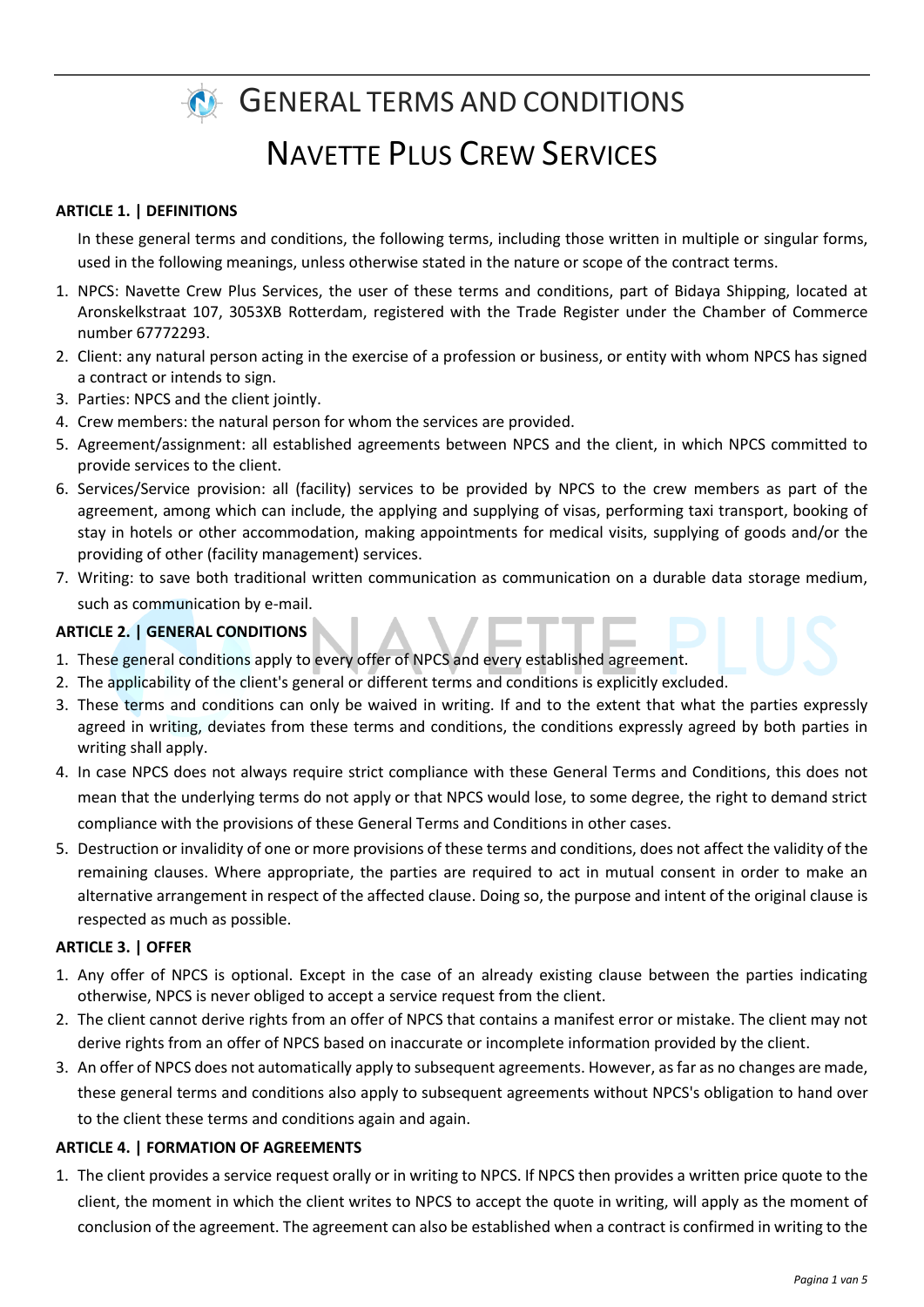client by NPCS. In the event of such a written confirmation, this confirmation, subject to contrary evidence of the client, is considered to reflect the agreement correctly and completely. It is also considered that the contract has been established if and when the client allows NPCS to start with the providing of the services requested by the client.

- 2. A compound quotation does not obligate NPCS the fulfillment of a part of the offer for a corresponding part of the quoted price.
- 3. If the client concludes the contract on behalf of another natural or legal person, he declares by the act of entering into the agreement to be authorized to do so. The client is in addition to this (legal) person jointly and severally liable for the fulfillment of the obligations under the contract.

# **ARTICLE 5. | CONTENT OF AGREEMENTS IN GENERAL**

- 1. Implementation of the agreement by NPCS is done on the basis of information provided by the client to NPCS. The client is obliged to notify NPCS without delay, at least as soon as possible as is required for the execution of the contract, all information reasonably relevant to the execution of the contract. If NPCS provides submission guidelines to the client for the supply of certain data, the client must strictly follow these instructions.
- 2. The client is responsible for the accuracy of all data provided by him to NPCS. NPCS will never be liable for damage caused by inaccurate or incomplete information provided by the client.
- 3. Furthermore, the client is obliged to provide all the necessary assistance to NPCS for the implementation of the agreement. The client shall take all reasonable measures to optimize the execution of the contract by NPCS.
- 4. If the execution of the contract is delayed or may not proceed due to the client or a crewmember attributable circumstance, any damage caused will be on behalf of the client. If fulfillment of the agreement is permanently impossible due to such circumstances, the provision in Article 7 shall apply.
- 5. NPCS possibly involves products and services of third parties in the execution of agreements. The choice for certain third party services and products accrues, within the framework of the agreement between the parties, only to NPCS. NPCS commits to involve the most appropriate services or products from third parties for the client or crewmembers. However, NPCS commits only to an ability obligation. If the services or products delivered provided by third parties to the client or crewmembers do not meet the expectations of the latter, this cannot be regarded as a shortcoming of NPCS unless there is intent or deliberate recklessness of NPCS.
- 6. It is possible that the third parties involved with the execution of the agreement, want to limit their liability in the matter. NPCS proceeds from the assumption, and stipulates hereby, that all assignments given to them include the authority to accept such limitation of liability on behalf of the client.
- 7. The delivery of visas, reservation evidence regarding accommodation, other goods, etc. is done in the appropriate manner agreed between the parties, in the absence of which NPCS determines how to execute the agreement. Hereby, NPCS always takes the reasonable interests of the client and crewmembers into account.

#### **ARTICLE 6. | TERMS**

- 1. NPCS strains to fulfill the implementation and delivery terms to which it has committed itself to the client, however, these terms never refer to hard deadlines, unless otherwise expressly agreed, or from the nature or scope of the contract mandatory arises. In case of no firm deadline, the default of NPCS shall not commence until the client declares in writing that NPCS is in default, and NPCS shall be given a reasonable period in which NPCS can still fulfill the commitment and the compliance of the expiration of the latter term has not taken place.
- 2. If NPCS, for the implementation of the agreement, is dependent on data that needs to be provided by or on behalf of the client, execution and completion terms do not start earlier than after NPCS has received this information.

#### **ARTICLE 7. | INTERIM CANCELLATION OF AGREEMENTS**

If the agreement is canceled prematurely by or on behalf of the client, NPCS will be entitled to claim compensation for loss of profit and for any other damage resulting from the cancellation of NPCS. If the reasons which led to cancellation, lead to an unreasonable application of the provisions of the preceding sentence, the client is obliged to reimburse NPCS a reasonable portion of the total contract applicable or agreed price proportionate to the cancellation of the services already provided and/or expenses incurred by NPCS.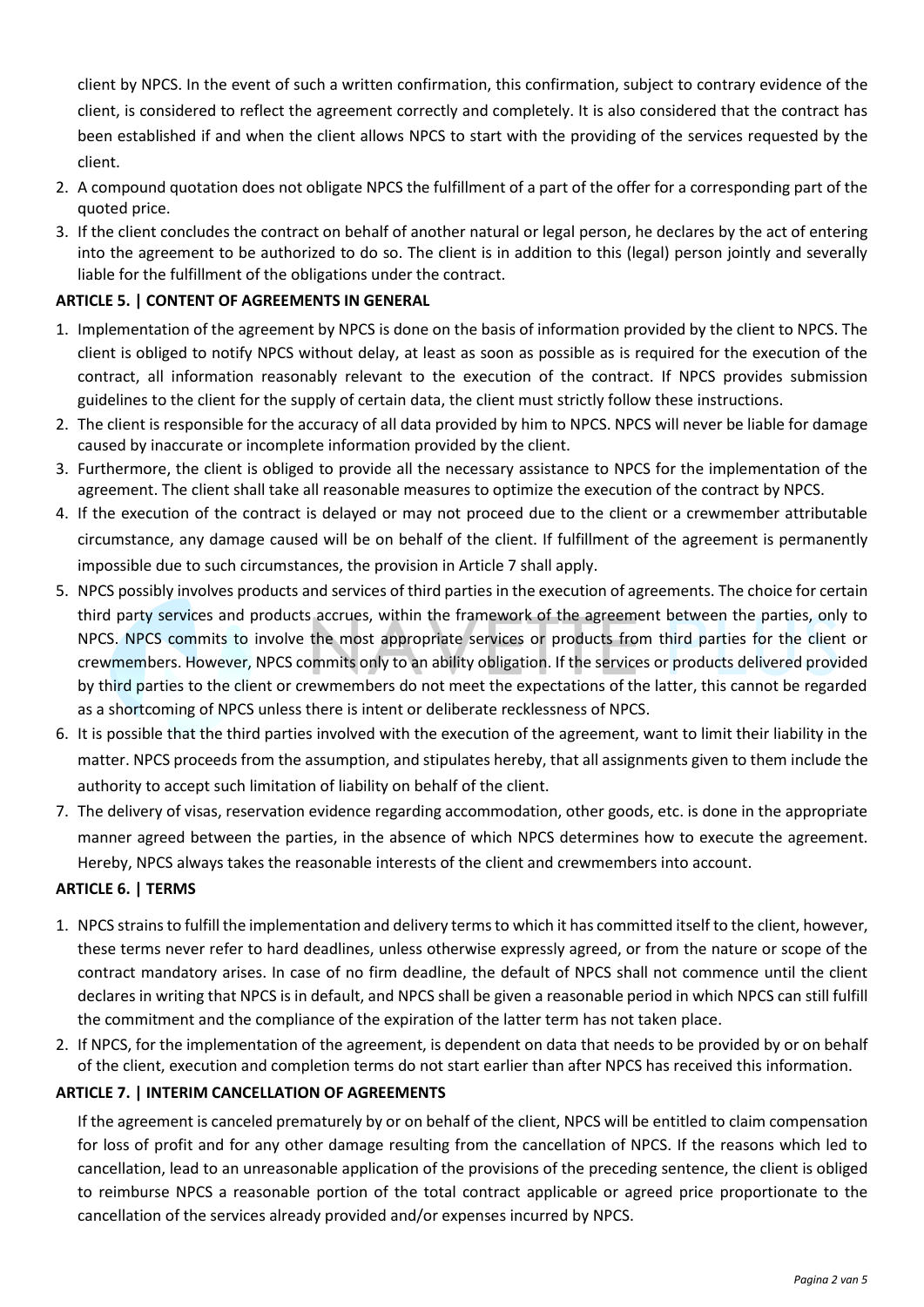#### **ARTICLE 8. | SPECIAL PROVISIONS FOR TRANSPORT BY TAXI**

- 1. To the extent that the contract provides taxi service, the provisions of this article shall apply.
- 2. Every traveler is obliged to follow the reasonable directions and instructions given by the driver, such as taking place on the indicated seat and putting on the seatbelt prior to the ride. In case of not following these instructions, NPCS may charge any fines imposed on behalf the client.
- 3. During the ride, every traveler should refrain from using and carrying legally banned substances, such as drugs and weapons. Otherwise, the passenger must behave as a good traveler and not smoke in the taxi. Damage caused by actions of the passengers, transported on behalf of the client, in contravention with the provisions of the preceding paragraph, can be recovered from the client.
- 4. Every traveler is obliged to pack his baggage properly. The driver is entitled to refuse the carriage of baggage if and to the extent that the baggage by its very nature is difficult to transport, may be dangerous or illegal, or may cause damage to or contamination of the cab.
- 5. If NPCS itself acts as a taxi driver and does not turn to a third party, NPCS is liable for the damage caused by death or injury of passengers as a result of an accident in relation with and during transportation of the passengers. NPCS will not be liable, if the accident was caused by circumstances that could not have been avoided by a diligent carrier and NPCS could not have prevented the consequences. The compensation owed by NPCS in the aforementioned circumstances, is legally limited to buy or pursuant to (a) decree-determined amount(s).
- 6. Except in the case of intent and willful recklessness of NPCS, NPCS is never liable for damage to the client, crewmembers or third parties arising from delays in transport or loss of or damage to goods carried by the traveler.

#### **ARTICLE 9. | COMPLAINTS**

- 1. Where in the opinion of the principal shortcomings in the implementation of the agreement exist, attributable to NPCS, the client must, if restoration can reasonably still be considered possible, notify NPCS as soon as possible following the discovery. If recovery can no longer be reasonably regarded as possible, the client must also as soon as possible, and in any event within seven days of discovery, or at least reasonably be able to detect the failure, give notice in writing to NPCS.
- 2. A complaint must contain a detailed description of the assumed defect, so NPCS is able to respond as adequate as possible. If a complaint is justified, NPCS will, if possible, ensure recovery of the failure. Such recovery is considered as full compensation of the damage.
- 3. If the client does not timely complain with NPCS, any and all claims by the client on the matter expire.
- 4. Complaints regarding certain achievements by NPCS, do not give the right to reject the entire assignment. Moreover, a complaint never entitles the client to suspend its (payment) obligations against NPCS.
- 5. If it is established that a complaint is unfounded, then the costs thereby occurred by NPCS, are borne by the client.

#### **ARTICLE 10. | FORCE MAJEURE**

- 1. NPCS is not obliged to fulfill any obligation of the agreement if and as long as it is being hampered by a circumstance that cannot be attributed under the law, a legal act or by prevailing attitudes in society.
- 2. If and to the extent that the force majeure situation makes the fulfillment of the agreement permanently impossible, the parties are entitled to terminate the agreement with immediate effect.
- 3. If NPCS at the commencement of the force majeure already partially fulfilled its obligations, or can only partially fulfill its obligations, he is entitled to the work already performed, by respectively invoicing the executable portion of the contract, as if it was a separate agreement.
- 4. Damage caused by force majeure, subject to the application of the preceding paragraph, never qualifies for compensation.

#### **ARTICLE 11. | SUSPENSION AND TERMINATION**

1. NPCS is, if the circumstances justify so, authorized to suspend the execution of the agreement or to fully or partially dissolve the agreement with immediate effect, if and to the extent that the client not timely or not fully complies its obligations under the agreement, as well as after the conclusion of the agreement when NPCS took knowledge of circumstances providing decent grounds to fear that the client will not fulfill his obligations.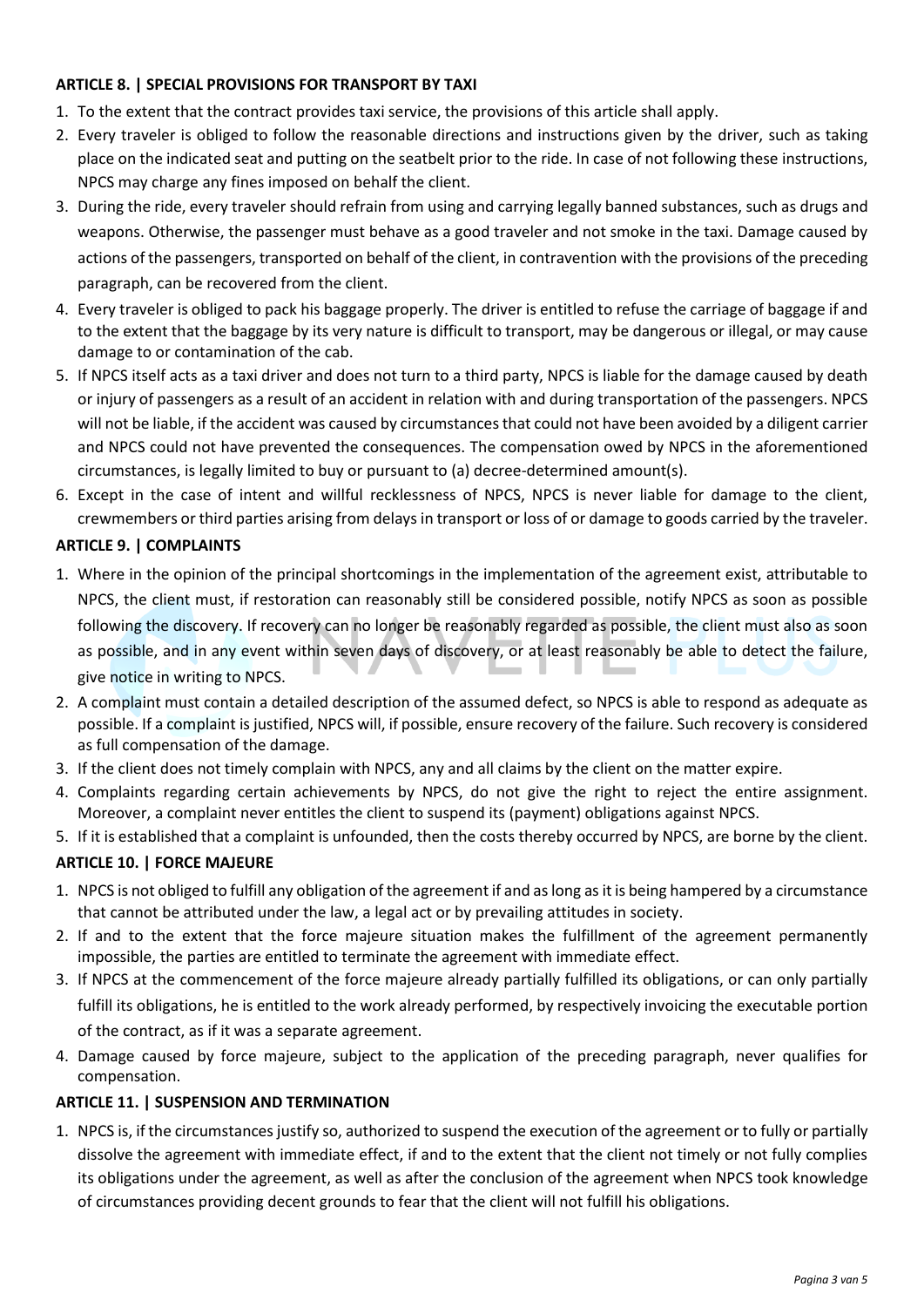- 2. If the client is in a state of bankruptcy, any distrait is levied on its goods, (temporary) suspension of payments has been requested or otherwise not freely disposes of his assets, NPCS will be entitled to terminate the agreement with immediate effect, unless the client already has set adequate security for payment.
- 3. Furthermore, NPCS is entitled to terminate the agreement if and to the extent that circumstances arise of such nature that fulfillment of the contract is impossible or unaltered maintaining cannot reasonably be demanded.
- 4. The client is never entitled to any compensation with regards to exerted suspension or cancellation rights by NPCS based on the grounds of this article.
- 5. To the extent that this can be attributed to him, the client is obliged to compensate the damage suffered by NPCS following the suspension or termination of the agreement.
- 6. If NPCS terminates the agreement pursuant to this article, all claims against the client become immediately due and payable.

#### **ARTICLE 12. | PRICES AND PAYMENTS**

- 1. Unless stated otherwise by NPCS, the prices given by NPCS exclude VAT and other government levies. To the extent that prices are not expressly agreed between the parties, the amounts indicated in brochures and price lists of NPCS apply.
- 2. Insurance of money transfer (Cash to Master) is only applicable and included in the price if and to the extent that it is expressly stated by NPCS. Article 5.6 shall equally apply to such insurance.
- 3. NPCS is always entitled to change its prices. If the parties have an existing agreement to the effect that NPCS offers its services against certain predetermined prices, NPCS will notify the client of a price increase in writing at least three months prior to implementation.
- 4. NPCS is entitled to pass on price increases due to changes in VAT rates and other government charges to the client.
- 5. NPCS will usually invoice the client after completion of the executed assignment. However, if the total sum of the contract is € 500 - or more (excl. VAT), NPCS is entitled to demand that the price is fully or partly paid in advance. NPCS is not held responsible to execute the agreement (further) as long as the client is in default of the completion of the advance payment.
- 6. The client must pay without accounting to any whether or not disputed claim by the client on NPCS.
- 7. Payments are made, unless expressly agreed otherwise, by bank transfer, within the period stated on the invoice, in the manner prescribed by NPCS.
- 8. Payments must be made in euros, unless NPCS allows the payment in other currencies. Payments in currencies other than euro occur at the present (not overnight) exchange rate applicable at the time the payment actually takes place.
- 9. NPCS is entitled to make bills to the client only available by electronic means.
- 10.In case of liquidation, bankruptcy or (provisional) suspension of payment of the client, the claims on the client are immediately due.
- 11.If timely payment is not made, the failure of the client legally took place. From the day the failure of the client takes place, the client has to pay an interest of 1% per month on the outstanding amount, whereby part of a month is considered a full month.
- 12.All reasonable costs, including legal, judicial and enforcement costs incurred in the acquisition of the indebted amounts due to NPCS, will be borne by the client.

#### **ARTICLE 13. | LIABILITY AND INDEMNITY**

- 1. NPCS bears, without prejudice to the rest of these terms and conditions, no liability for damage in relation to or damage caused by any inaccuracy or incompleteness in the information provided by or on behalf of the client, crew members, another failure in the fulfillment of the obligations of the client or crew members that arise from the law or the contract or any other circumstance that cannot be attributed to NPCS.
- 2. NPCS is, without prejudice to paragraph 5, only liable to the client for direct damage as referred to in paragraph 4, from which the client suffers as a result of a shortcoming of NPCS in the performance of its services. Under attributable shortcoming is defined a shortcoming that a good and diligent colleague can and should avoid, all this taking into account normal attentiveness and the, for the implementation of the services, necessary expertise and resources.